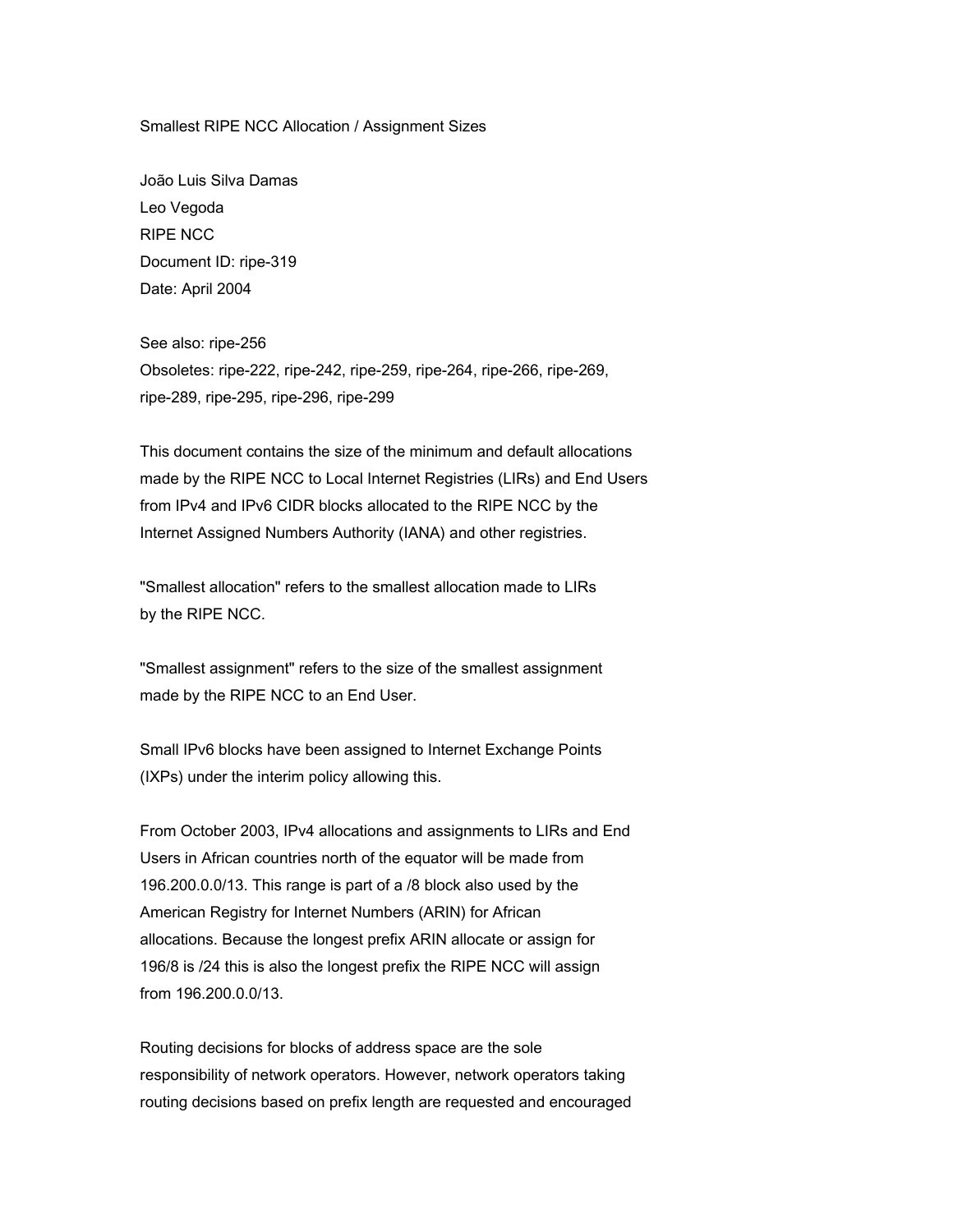to route at least blocks of sizes corresponding to the "smallest allocation" and larger.

Users receiving networks smaller than the smallest allocation size are always notified that network operators throughout the Internet may choose not to route, or may filter, these networks.

| IPv4 CIDR block |            | Smallest RIPE NCC | <b>Smallest RIPE NCC</b> |     |     |
|-----------------|------------|-------------------|--------------------------|-----|-----|
|                 | Allocation |                   | Allocation / Assignment  |     |     |
| 62/8            | /19        | /19               |                          |     |     |
| 80/8            | /20        | /20               |                          |     |     |
| 81/8            | /20        | /20               |                          |     |     |
| 82/8            | /20        | /20               |                          |     |     |
| 83/8            | /21        |                   | /21                      |     |     |
| 84/8            |            | /21               |                          | /21 |     |
| 85/8            |            | /21               |                          | /21 |     |
| 86/8            |            | /21               |                          |     | /21 |
| 87/8            |            | /21               |                          |     | /21 |
| 88/8            |            | /21               |                          |     | /21 |
| 193/8           | /19        | /29               |                          |     |     |
| 194/8           | /19        | /29               |                          |     |     |
| 195/8           | /19        | /29               |                          |     |     |
| 196.200/13      | /20        |                   | /24                      |     |     |
| 212/8           | /19        |                   | /19                      |     |     |
| 213/8           | /19        | /19               |                          |     |     |
| 217/8           | /20        | /20               |                          |     |     |

| IPv6 CIDR block |            | Smallest RIPE NCC       | Smallest RIPE NCC |
|-----------------|------------|-------------------------|-------------------|
|                 | Allocation | Allocation / Assignment |                   |
| 2001:0600::/23  | /35        | /48                     |                   |
|                 |            |                         |                   |
| 2001:0800::/23  | /32        | /32                     |                   |
|                 |            |                         |                   |
| 2001:0A00::/23  | /32        | /32                     |                   |